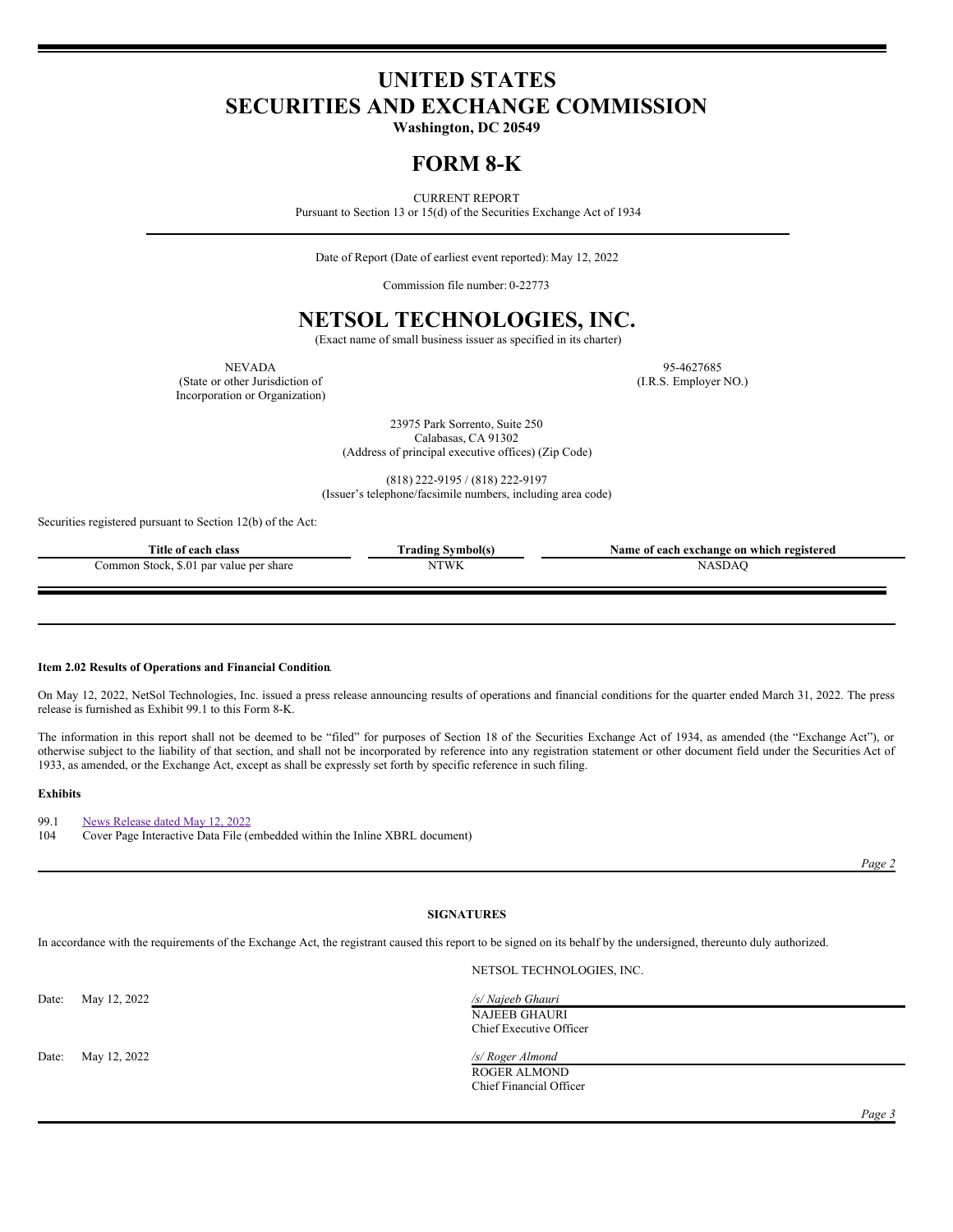

# **NETSOL Technologies Reports Fiscal Third Quarter 2022 Financial Results**

### **Total net revenues up 7.4% to \$14.8 million in Q3 FY 2022**

## **Annual recurring revenue (SaaS and Support) increased to a \$26.2 million run rate**

CALABASAS, Calif., May 12, 2022 (GLOBE NEWSWIRE) —NETSOL Technologies, Inc. (Nasdaq: NTWK), a global business services and enterprise application solutions provider, reported results for the fiscal third quarter ended March 31, 2022.

## **Fiscal Third Quarter 2022 and Recent Operational Highlights**

- Subscription (SaaS and Cloud) and support quarterly revenues increased 16% to \$6.6 million.
- NETSOL's U.S. based mobility startup Otoz expanded its digital automotive retail platform MINI Anywhere® for BMW® Group Financial Services in the U.S. for its key brand MINI®. MINI Anywhere is now live with 17 MINI dealerships, including 70%+ of the California MINI dealerships and 75% of all Pennsylvania dealerships. The Company now has dealerships enrolled in California, Florida, Texas, New York, New Jersey, and Pennsylvania. Long term, the solution has the potential to be rolled out to over 100 MINI dealerships across all 50 states.
- Successfully completed key activities related to GAC China contract with deliveries expected in May and July 2022.
- Completed required workshops for Ascent 2.0 implementation for Motorcycle Group US with development of enhancements underway for three major modules: POS, CTA, and CMS.

#### **Fiscal Third Quarter 2022 Financial Results**

Total net revenues for the third quarter of fiscal 2022 were \$14.8 million, compared with \$13.8 million in the prior year period. The increase in total net revenues was primarily driven by increases in subscription and support revenues of \$0.9 million and services revenue of \$0.6 million, slightly offset by a decrease in license fees of \$0.5 million.

- Total license fees were \$1.6 million, compared with \$2.1 million in the prior year period.
- Total subscription (SaaS and Cloud) and support revenues were \$6.6 million, compared with \$5.7 million in the prior year period.
- Total services revenues were \$6.6 million, compared with \$6.0 million in the prior year period.

Gross profit for the third quarter of fiscal 2022 was \$5.8 million (or 39% of net revenues), compared to \$6.4 million (or 47% of net revenues) in the third quarter of fiscal 2021. The decrease in gross profit was primarily due to an increase in in cost of sales of \$1.6 million driven by increases in salaries and consulting costs of \$1.4 million.

Operating expenses for the third quarter of fiscal 2022 were \$6.4 million (or 43% of sales), compared to \$6.0 million (or 43% of sales) for the third quarter of fiscal 2021. The increase in operating expenses was primarily due to increases in selling and marketing expenses, offset by a decrease in general and administrative expenses.

GAAP net loss attributable to NETSOL for the third quarter of fiscal 2022 totaled \$0.3 million or \$0.02 per diluted share, compared with GAAP net loss of \$0.6 million or \$0.05 per diluted share in the third quarter of fiscal 2021.

Non-GAAP adjusted EBITDA for the third quarter of fiscal 2022 totaled \$0.4 million or \$0.03 per diluted share, compared with non-GAAP adjusted EBITDA of \$0.2 or \$0.02 per diluted share in the third quarter of fiscal 2021 (see note regarding "Use of Non-GAAP Financial Measures," below for further discussion of this non-GAAP measure).

At March 31, 2022, cash and cash equivalents were \$30.6 million, a decrease from \$33.7 million at June 30, 2021.

### **Management Commentary**

"We remain on-track to deliver on our fiscal 2022 guidance," said NETSOL Co-Founder, Chairman and Chief Executive Officer Najeeb Ghauri. "We previously forecasted 10% top-line growth and 20% growth in our recurring revenues. I am pleased to report that for the nine months ended March 31, 2022, our team has delivered top-line growth of 10.5% and increased our annual recurring revenues by nearly 34%. Our pipeline and mix of opportunities remain robust, particularly in our European and North American growth markets, giving us confidence in our ability to drive additional contract signings over the coming months. Additionally, we are now seeing accelerated adoption of our Otoz Digital Retail Platform, one of our more venture-focused operations, as it continues to expand through its MINI Anywhere partnership. We were just entering our second state at the end of the last quarter, and now we are serving customers in six states with the platform. Our vision of pushing the boundaries for new ownership and payment models is quickly becoming a reality as we continue to support our customers where they are today and where they want to go in the future, building value for our shareholders in the process."

Company CFO Roger Almond added: "Our subscription and support segment were a key growth driver during the quarter. As our workforce continues to return across our global footprint, we expect growth will accelerate in the quarters ahead, which will require a related increase in expenses to support our increased business activity moving forward. Our cash position remains near record levels, providing the resources to support our core business growth as well as strategic investments in high-return, long-term opportunities, such as the promising work of the Otoz Innovation Lab. With these factors in consideration, we are reiterating our full year revenue outlook of 10% topline growth and 20% subscription revenue growth throughout the balance of the year."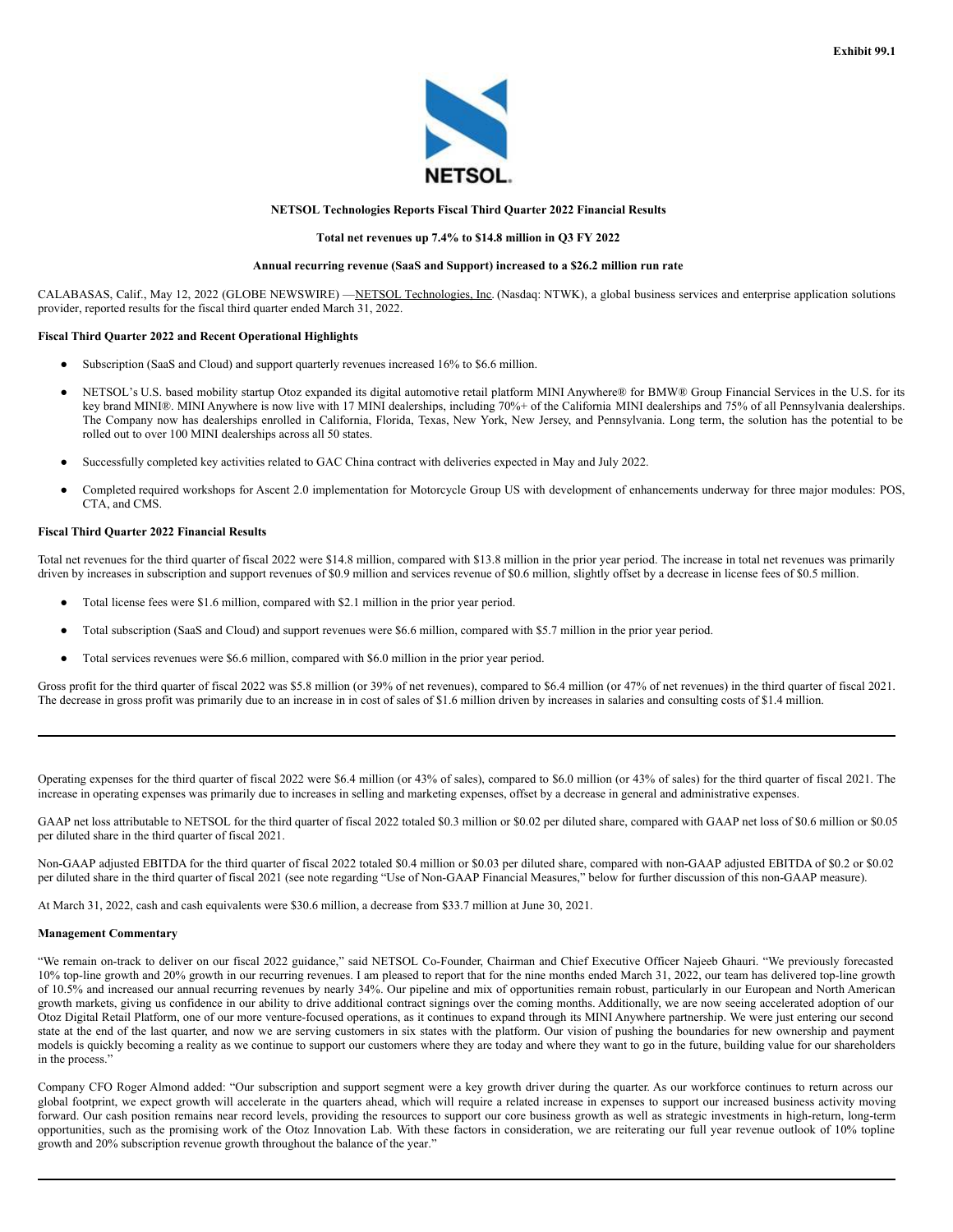NETSOL Technologies management will hold a conference call today (May 12, 2022) at 9:00 a.m. Eastern time (6:00 a.m. Pacific time) to discuss these financial results. A question-and-answer session will follow management's presentation.

## **U.S. Dial-In:** 877-407-0789 **International Dial-In:** 201-689-8562

Please call the conference telephone number 10 minutes prior to the start time. An operator will register your name and organization.

The conference call will be webcast live and available for replayhere and via the Investor Relations section of NETSOL's website.

For interested individuals unable to join the conference call, a dial-in replay of the call will be available until May 26, 2022 and can be accessed by dialing +1-844-512-2921 (U.S. Toll Free) or +1-412-317-6671 (International) and entering replay pin number: 13729917.

### **About NETSOL Technologies**

NETSOL Technologies, Inc. (Nasdaq: NTWK) is a worldwide provider of IT and enterprise software solutions primarily serving the global leasing and finance industry. The Company's suite of applications is backed by 40 years of domain expertise and supported by a committed team of more than 1300 professionals placed in eight strategically located support and delivery centers throughout the world. NFS, LeasePak, LeaseSoft or NFS Ascent® – help companies transform their Finance and Leasing operations, providing a fully automated asset-based finance solution covering the complete finance and leasing lifecycle.

#### **About Otoz**

Otoz, a division of NETSOL Technologies Inc. (Nasdaq: NTWK), provides business-to-business, white-label technology solutions for new mobility. The Otoz suite of agile and customizable mobility solutions ranges from car sharing and subscription products to AI-enabled chatbots, allowing businesses to engage consumers and facilitate the complete transaction lifecycle intelligently and digitally. Otoz technologies empower automotive companies and start-ups to launch digital retailing and new mobility models quickly and efficiently. The technology Otoz has developed is cloud-native and supported by artificial intelligence (AI), machine learning (ML), internet of things (IoT) and blockchain. Otoz technology drives utilization, while supporting robust and efficient operations.

#### **Forward-Looking Statements**

This press release may contain forward-looking statements relating to the development of the Company's products and services and future operating results, including statements regarding the Company that are subject to certain risks and uncertainties such as the effect of disparate stay at home orders and social distancing requirements imposed internationally by COVID-19 and its resultant impact on our financials and the world economy that could cause actual results to differ materially from those projected. The words "expects," "anticipates," variations of such words, and similar expressions, identify forward-looking statements within the meaning of the Private Securities Litigation Reform Act of 1995, but their absence does not mean that the statement is not forward-looking. These statements are not guarantees of future performance and are subject to certain risks, uncertainties, and assumptions that are difficult to predict. Factors that could affect the Company's actual results include the progress and costs of the development of products and services and the timing of the market acceptance, as well as the delay in recovery or a prolonged economic downturn that effects our Company, our customers and the world economy. The subject Companies expressly disclaim any obligation or undertaking to update or revise any forward-looking statement contained herein to reflect any change in the company's expectations with regard thereto or any change in events, conditions or circumstances upon which any statement is based.

#### **Use of Non-GAAP Financial Measures**

The reconciliation of Adjusted EBITDA to net income, the most comparable financial measure based upon GAAP, as well as a further explanation of adjusted EBITDA, is included in the financial tables in Schedule 4 of this press release.

### **Investor Relations Contact:**

Dave Gentry RedChip Companies 407-491-4498 investors@netsoltech.com

> **NETSOL Technologies, Inc. and Subsidiaries Schedule 1: Consolidated Balance Sheets**

|                                                                                              | As of          |              |               | As of         |  |  |
|----------------------------------------------------------------------------------------------|----------------|--------------|---------------|---------------|--|--|
|                                                                                              | March 31, 2022 |              |               | June 30, 2021 |  |  |
| <b>ASSETS</b>                                                                                |                |              |               |               |  |  |
| <b>Current assets:</b>                                                                       |                |              |               |               |  |  |
| Cash and cash equivalents                                                                    |                | 30,573,312   | <sup>\$</sup> | 33,705,154    |  |  |
| Accounts receivable, net of allowance of \$208,547 and \$166,231                             |                | 7,054,468    |               | 4,184,096     |  |  |
| Accounts receivable - related party, net of allowance of \$1,373,099 and \$1,373,099         |                |              |               |               |  |  |
| Revenues in excess of billings, net of allowance of \$84,209 and \$136,976                   |                | 14,610,725   |               | 14,680,131    |  |  |
| Revenues in excess of billings - related party, net of allowance of \$8,163 and \$8,163      |                |              |               |               |  |  |
| Other current assets, net of allowance of \$1,243,633 and \$1,243,633                        |                | 2,864,742    |               | 3,009,393     |  |  |
| Total current assets                                                                         |                | 55, 103, 247 |               | 55,578,774    |  |  |
| Revenues in excess of billings, net - long term                                              |                | 993,862      |               | 957,603       |  |  |
| Convertible note receivable - related party, net of allowance of \$4,250,000 and \$4,250,000 |                |              |               |               |  |  |
| Property and equipment, net                                                                  |                | 10,114,458   |               | 12,091,812    |  |  |
| Right of use of assets - operating leases                                                    |                | 1,238,713    |               | 1,345,869     |  |  |
| Long term investment                                                                         |                | 2,893,700    |               | 3,155,852     |  |  |
| Other assets                                                                                 |                | 37,583       |               | 55,127        |  |  |
| Intangible assets, net                                                                       |                | 2,178,128    |               | 3,904,656     |  |  |
| Goodwill                                                                                     |                | 9,516,568    |               | 9,516,568     |  |  |
| <b>Total assets</b>                                                                          |                | 82,076,259   |               | 86,606,261    |  |  |

# **LIABILITIES AND STOCKHOLDERS' EQUITY**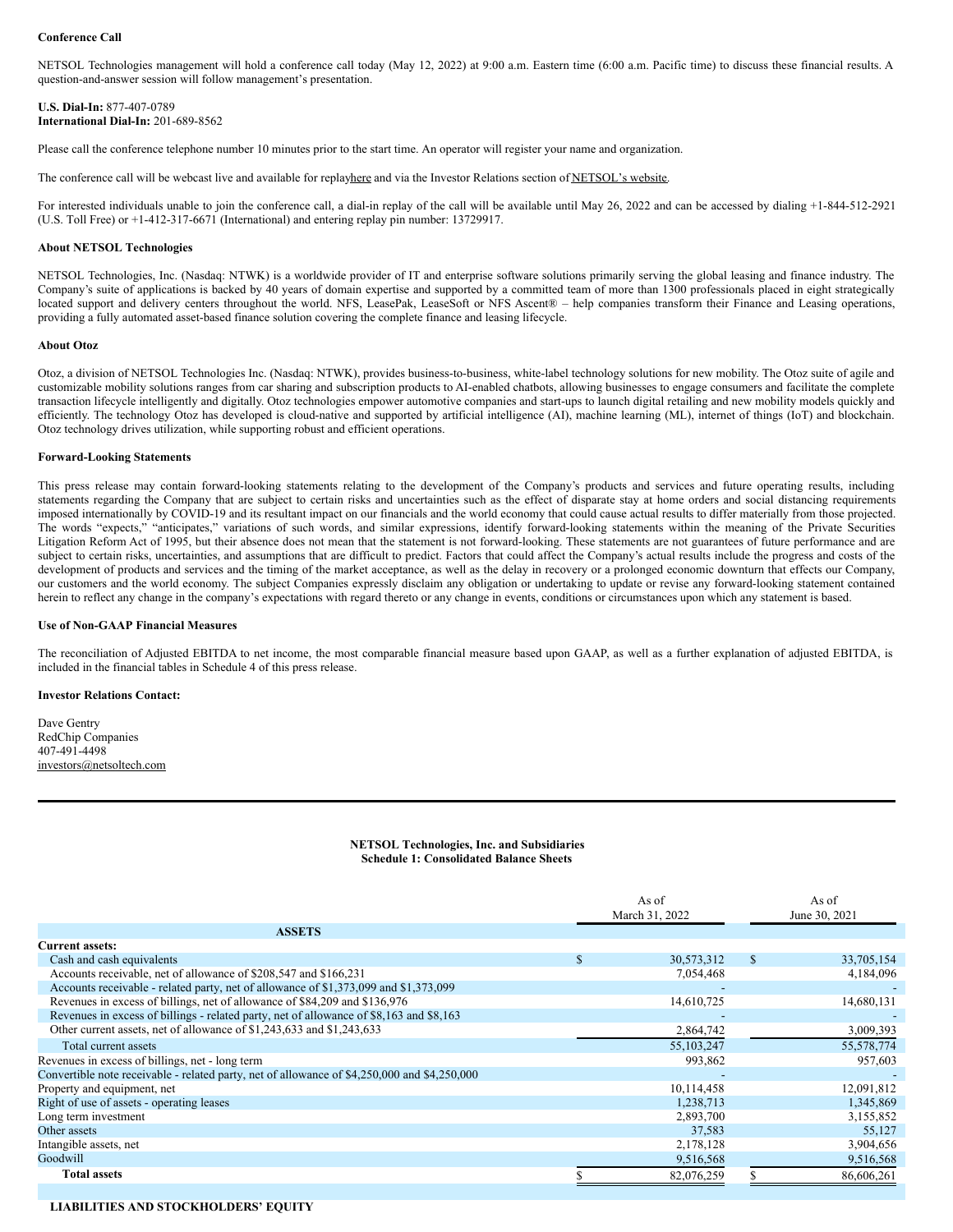<span id="page-3-0"></span>

| <b>Current liabilities:</b>                                                                          |   |                |   |                |
|------------------------------------------------------------------------------------------------------|---|----------------|---|----------------|
| Accounts payable and accrued expenses                                                                | ъ | 6,317,127      | S | 6,696,035      |
| Current portion of loans and obligations under finance leases                                        |   | 9,622,669      |   | 11,366,171     |
| Current portion of operating lease obligations                                                       |   | 706,684        |   | 857,729        |
| Unearned revenue                                                                                     |   | 6,948,669      |   | 4,556,626      |
| Total current liabilities                                                                            |   | 23,595,149     |   | 23,476,561     |
| Loans and obligations under finance leases; less current maturities                                  |   | 127,899        |   | 699,841        |
| Operating lease obligations; less current maturities                                                 |   | 570,871        |   | 564,257        |
| <b>Total liabilities</b>                                                                             |   | 24,293,919     |   | 24,740,659     |
| <b>Commitments and contingencies</b>                                                                 |   |                |   |                |
| Stockholders' equity:                                                                                |   |                |   |                |
| Preferred stock, \$.01 par value; 500,000 shares authorized;                                         |   |                |   |                |
| Common stock, \$.01 par value; 14,500,000 shares authorized; 12,191,570 shares issued and 11,252,539 |   |                |   |                |
| outstanding as of March 31, 2022 and 12,181,585 shares issued and 11,265,064 outstanding as of June  |   |                |   |                |
| 30, 2021                                                                                             |   | 121,916        |   | 121,816        |
| Additional paid-in-capital                                                                           |   | 129,084,786    |   | 129,018,826    |
| Treasury stock (at cost, 939,031 shares and 916,521 shares as of March 31, 2022 and June 30, 2021,   |   |                |   |                |
| respectively)                                                                                        |   | (3,920,856)    |   | (3,820,750)    |
| Accumulated deficit                                                                                  |   | (37, 484, 998) |   | (38, 801, 282) |
| Other comprehensive loss                                                                             |   | (36,740,406)   |   | (31,868,481)   |
| Total NetSol stockholders' equity                                                                    |   | 51,060,442     |   | 54,650,129     |
| Non-controlling interest                                                                             |   | 6,721,898      |   | 7,215,473      |
| Total stockholders' equity                                                                           |   | 57,782,340     |   | 61,865,602     |
| Total liabilities and stockholders' equity                                                           |   | 82,076,259     |   | 86,606,261     |

## **NETSOL Technologies, Inc. and Subsidiaries Schedule 2: Consolidated Statement of Operations**

|                                                          |    | For the Three Months<br>Ended March 31 |    |             |    | For the Nine Months<br>Ended March 31 |    |             |  |
|----------------------------------------------------------|----|----------------------------------------|----|-------------|----|---------------------------------------|----|-------------|--|
|                                                          |    | 2022                                   |    | 2021        |    | 2022                                  |    | 2021        |  |
| <b>Net Revenues:</b>                                     |    |                                        |    |             |    |                                       |    |             |  |
| License fees                                             | S. | 1.620.827                              | \$ | 2.120.963   | \$ | 3.586.874                             | S  | 4.710.942   |  |
| Subscription and support                                 |    | 6,554,540                              |    | 5,674,776   |    | 22,159,798                            |    | 16,571,441  |  |
| <b>Services</b>                                          |    | 6,634,459                              |    | 5,988,257   |    | 17,956,877                            |    | 18,270,451  |  |
| Total net revenues                                       |    | 14,809,826                             |    | 13,783,996  |    | 43,703,549                            |    | 39,552,834  |  |
| <b>Cost of revenues:</b>                                 |    |                                        |    |             |    |                                       |    |             |  |
| Salaries and consultants                                 |    | 6,756,898                              |    | 5,372,302   |    | 18,081,225                            |    | 15,193,613  |  |
| Travel                                                   |    | 256,730                                |    | 151,075     |    | 753,698                               |    | 414,001     |  |
| Depreciation and amortization                            |    | 741,587                                |    | 759,768     |    | 2,236,190                             |    | 2,180,766   |  |
| Other                                                    |    | 1,220,041                              |    | 1,075,403   |    | 3,712,256                             |    | 2,915,122   |  |
| Total cost of revenues                                   |    | 8,975,256                              |    | 7,358,548   |    | 24,783,369                            |    | 20,703,502  |  |
| <b>Gross profit</b>                                      |    | 5,834,570                              |    | 6,425,448   |    | 18,920,180                            |    | 18,849,332  |  |
| <b>Operating expenses:</b>                               |    |                                        |    |             |    |                                       |    |             |  |
| Selling and marketing                                    |    | 2,074,873                              |    | 1,595,967   |    | 5,502,028                             |    | 4,763,598   |  |
| Depreciation and amortization                            |    | 206,346                                |    | 272,075     |    | 633,481                               |    | 715,437     |  |
| General and administrative                               |    | 3,841,655                              |    | 3,860,509   |    | 11,548,097                            |    | 11,353,933  |  |
| Research and development cost                            |    | 251,001                                |    | 234,678     |    | 761,621                               |    | 431,086     |  |
| Total operating expenses                                 |    | 6,373,875                              |    | 5,963,229   |    | 18,445,227                            |    | 17,264,054  |  |
| Income (loss) from operations                            |    | (539, 305)                             |    | 462,219     |    | 474,953                               |    | 1,585,278   |  |
| Other income and (expenses)                              |    |                                        |    |             |    |                                       |    |             |  |
| Gain (loss) on sale of assets                            |    | 8,770                                  |    | (53, 012)   |    | (181, 955)                            |    | (127, 285)  |  |
| Interest expense                                         |    |                                        |    |             |    |                                       |    |             |  |
|                                                          |    | (85,916)                               |    | (98, 656)   |    | (277, 737)                            |    | (296, 224)  |  |
| Interest income                                          |    | 364.161                                |    | 231.979     |    | 1,123,547                             |    | 643.654     |  |
| Gain (loss) on foreign currency exchange transactions    |    | 499,516                                |    | (1,825,349) |    | 2,684,680                             |    | (1,515,327) |  |
| Share of net loss from equity investment<br>Other income |    | (76, 798)                              |    | (80,953)    |    | (317,581)                             |    | (232, 488)  |  |
|                                                          |    | (30, 296)                              |    | 521,758     |    | (7, 599)                              |    | 654,395     |  |
| Total other income (expenses)                            |    | 679,437                                |    | (1,304,233) |    | 3,023,355                             |    | (873, 275)  |  |
| Net income (loss) before income taxes                    |    | 140,132                                |    | (842, 014)  |    | 3,498,308                             |    | 712,003     |  |
| <b>Income tax provision</b>                              |    | (157, 604)                             |    | (133, 156)  |    | (526, 737)                            |    | (642, 884)  |  |
| Net income (loss)                                        |    | (17, 472)                              |    | (975, 170)  |    | 2,971,571                             |    | 69,119      |  |
| <b>Non-controlling interest</b>                          |    | (260,998)                              |    | 351,939     |    | (1,655,287)                           |    | (216,900)   |  |
| Net income (loss) attributable to NetSol                 | \$ | (278, 470)                             | \$ | (623, 231)  | \$ | 1,316,284                             | \$ | (147, 781)  |  |
|                                                          |    |                                        |    |             |    |                                       |    |             |  |

**Net income (loss) per share:**

Net income (loss) per common share

Basic  $\text{B} = \begin{bmatrix} 6 & 0.02 \end{bmatrix}$   $\begin{bmatrix} 0.02 & 5 \end{bmatrix}$   $\begin{bmatrix} 0.05 & 5 \end{bmatrix}$   $\begin{bmatrix} 0.12 & 5 \end{bmatrix}$   $\begin{bmatrix} 0.01 \end{bmatrix}$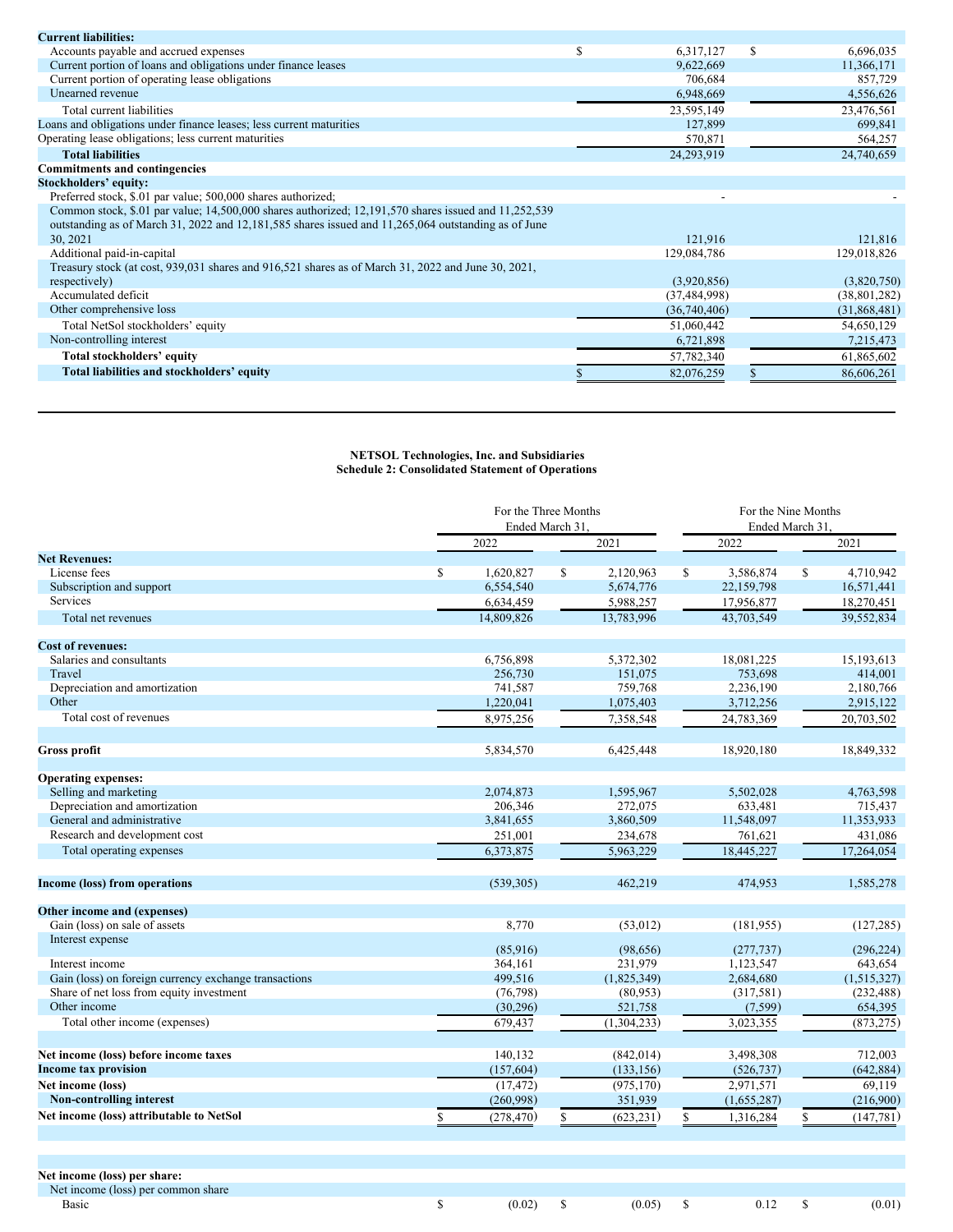| <b>Diluted</b>                                | (0.02)     | (0.05)     | 0.12<br>۰υ | (0.01)     |
|-----------------------------------------------|------------|------------|------------|------------|
|                                               |            |            |            |            |
| Weighted average number of shares outstanding |            |            |            |            |
| Basic                                         | 11.249.606 | 11.343.406 | 11.249.449 | 11,571,878 |
| Diluted                                       | 11.249.606 | 11.343.406 | 1.249.449  | 11.571.878 |
|                                               |            |            |            |            |

# **NETSOL Technologies, Inc. and Subsidiaries Schedule 3: Consolidated Statement of Cash Flows**

|                                                                                             | For the Nine Months |                 |               |               |  |  |
|---------------------------------------------------------------------------------------------|---------------------|-----------------|---------------|---------------|--|--|
|                                                                                             |                     | Ended March 31. |               |               |  |  |
|                                                                                             |                     | 2022            |               | 2021          |  |  |
| Cash flows from operating activities:                                                       |                     |                 |               |               |  |  |
| Net income                                                                                  | S                   | 2,971,571       | <sup>\$</sup> | 69,119        |  |  |
| Adjustments to reconcile net income to net cash provided by (used in) operating activities: |                     |                 |               |               |  |  |
| Depreciation and amortization                                                               |                     | 2,869,671       |               | 2,896,203     |  |  |
| Provision for bad debts                                                                     |                     | 6,897           |               | (280, 363)    |  |  |
| Share of net loss from investment under equity method                                       |                     | 317,581         |               | 232,488       |  |  |
| Loss on sale of assets                                                                      |                     | 181,955         |               | 127,285       |  |  |
| Stock based compensation                                                                    |                     | 78,225          |               | 239,333       |  |  |
| Changes in operating assets and liabilities:                                                |                     |                 |               |               |  |  |
| Accounts receivable                                                                         |                     | (3,404,247)     |               | (777, 953)    |  |  |
| Revenues in excess of billing                                                               |                     | (385, 971)      |               | 7,485,646     |  |  |
| Other current assets                                                                        |                     | 53,173          |               | (791, 849)    |  |  |
| Accounts payable and accrued expenses                                                       |                     | 14,918          |               | (69, 021)     |  |  |
| Unearned revenue                                                                            |                     | 2,822,178       |               | 1,256,456     |  |  |
| Net cash provided by operating activities                                                   |                     | 5,525,951       |               | 10.387.344    |  |  |
| Cash flows from investing activities:                                                       |                     |                 |               |               |  |  |
| Purchases of property and equipment                                                         |                     | (1,680,856)     |               | (2,109,058)   |  |  |
| Sales of property and equipment                                                             |                     | 321,251         |               | 131,293       |  |  |
| Investment in associates                                                                    |                     |                 |               | (155,500)     |  |  |
| Net cash used in investing activities                                                       |                     | (1,359,605)     |               | (2, 133, 265) |  |  |
| Cash flows from financing activities:                                                       |                     |                 |               |               |  |  |
| Purchase of treasury stock                                                                  |                     | (100, 106)      |               | (2,064,800)   |  |  |
| Proceeds from bank loans                                                                    |                     | 312,467         |               | 2,109,572     |  |  |
| Payments on finance lease obligations and loans - net                                       |                     | (1,045,464)     |               | (533, 344)    |  |  |
| Net cash used in financing activities                                                       |                     | (833, 103)      |               | (488, 572)    |  |  |
| <b>Effect of exchange rate changes</b>                                                      |                     | (6,465,085)     |               | 2,666,800     |  |  |
| Net increase (decrease) in cash and cash equivalents                                        |                     | (3, 131, 842)   |               | 10,432,307    |  |  |
| Cash and cash equivalents at beginning of the period                                        |                     | 33,705,154      |               | 20,166,830    |  |  |
| Cash and cash equivalents at end of period                                                  | S                   | 30,573,312      | \$            | 30.599.137    |  |  |
|                                                                                             |                     |                 |               |               |  |  |

## **NETSOL Technologies, Inc. and Subsidiaries Schedule 4: Reconciliation to GAAP**

|                                               |    | For the Three<br>Months Ended<br>March 31, 2022 |               | For the Three<br>Months Ended<br>March 31, 2021 | For the Nine Months<br>Ended<br>March 31, 2022 |               | For the Nine Months<br>Ended<br>March 31, 2021 |             |
|-----------------------------------------------|----|-------------------------------------------------|---------------|-------------------------------------------------|------------------------------------------------|---------------|------------------------------------------------|-------------|
| Net Income (loss) attributable to NetSol      | \$ | (278, 470)                                      | $\mathbb{S}$  | (623, 231)                                      | \$                                             | 1,316,284     | $\mathbb{S}$                                   | (147, 781)  |
| Non-controlling interest                      |    | 260,998                                         |               | (351,939)                                       |                                                | 1,655,287     |                                                | 216,900     |
| Income taxes                                  |    | 157,604                                         |               | 133,156                                         |                                                | 526,737       |                                                | 642,884     |
| Depreciation and amortization                 |    | 947,933                                         |               | 1,031,843                                       |                                                | 2,869,671     |                                                | 2,896,203   |
| Interest expense                              |    | 85,916                                          |               | 98,656                                          |                                                | 277,737       |                                                | 296,224     |
| Interest (income)                             |    | (364, 161)                                      |               | (231,979)                                       |                                                | (1, 123, 547) |                                                | (643, 654)  |
| <b>EBITDA</b>                                 |    | 809,820                                         | $\mathcal{S}$ | 56,506                                          | $\mathbb{S}$                                   | 5,522,169     | $\mathbb{S}$                                   | 3,260,776   |
| Add back:                                     |    |                                                 |               |                                                 |                                                |               |                                                |             |
| Non-cash stock-based compensation             |    | 49,933                                          |               | 74,169-                                         |                                                | 78,225        |                                                | 239,333     |
| Adjusted EBITDA, gross                        | \$ | 859,753                                         | S             | 130,675                                         | S.                                             | 5,600,394     | S                                              | 3,500,109   |
| Less non-controlling interest (a)             |    | (500, 805)                                      |               | 66,659                                          |                                                | (2,382,721)   |                                                | (1,074,038) |
| Adjusted EBITDA, net                          |    | 358,948                                         |               | 197,334                                         |                                                | 3,217,673     |                                                | 2,426,071   |
| Weighted Average number of shares outstanding |    |                                                 |               |                                                 |                                                |               |                                                |             |
| <b>Basic</b>                                  |    | 11,249,606                                      |               | 11,343,406                                      |                                                | 11,249,449    |                                                | 11,571,878  |
| Diluted                                       |    | 11,249,606                                      |               | 11,343,406                                      |                                                | 11,249,449    |                                                | 11,571,878  |
| Basic adjusted EBITDA                         |    | 0.03                                            | ς             | 0.02                                            | S                                              | 0.29          |                                                | 0.21        |
| Diluted adjusted EBITDA                       |    | 0.03                                            |               | 0.02                                            |                                                | 0.29          |                                                | 0.21        |